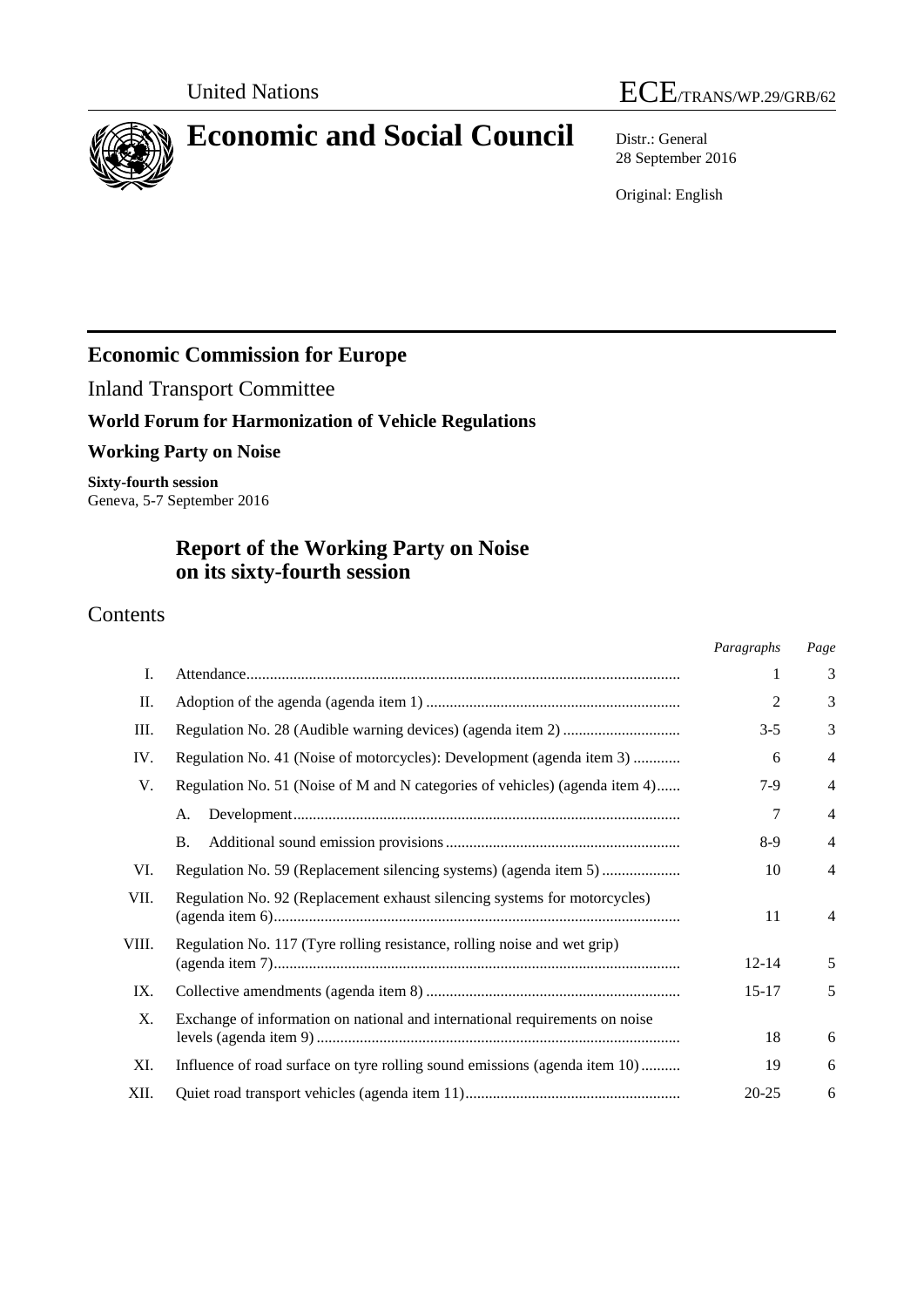#### **ECE/TRANS/WP.29/GRB/62**

| XIII.   | Acronyms and abbreviations in Regulations under the responsibility of the                                                                          |           |    |  |  |  |
|---------|----------------------------------------------------------------------------------------------------------------------------------------------------|-----------|----|--|--|--|
| XIV.    | Proposal for amendments to the Consolidated Resolution on the Construction of                                                                      |           |    |  |  |  |
| XV.     | Development of the International Whole Vehicle Type Approval (IWVTA) system<br>and involvement of the Working Parties (GRs) in it (agenda item 14) |           |    |  |  |  |
| XVI.    | Highlights of the March and June 2016 sessions of WP.29 (agenda item 15)                                                                           | 30        | 8  |  |  |  |
| XVII.   | Exchange of views regarding the future work of GRB (agenda item 16)                                                                                | 31-32     | 8  |  |  |  |
| XVIII.  |                                                                                                                                                    | $33 - 35$ | 8  |  |  |  |
| XIX.    |                                                                                                                                                    | 36        | 9  |  |  |  |
| XX.     |                                                                                                                                                    | 37        | 9  |  |  |  |
| Annexes |                                                                                                                                                    |           |    |  |  |  |
| I.      |                                                                                                                                                    |           | 11 |  |  |  |
| Π.      |                                                                                                                                                    |           |    |  |  |  |
| Ш.      | Terms of Reference of the Informal Working Group on Annex 7,<br>"Additional Sound Emission Provisions (ASEP)" to the 03 series of                  |           | 14 |  |  |  |
| IV.     |                                                                                                                                                    |           | 16 |  |  |  |
| V.      |                                                                                                                                                    |           | 18 |  |  |  |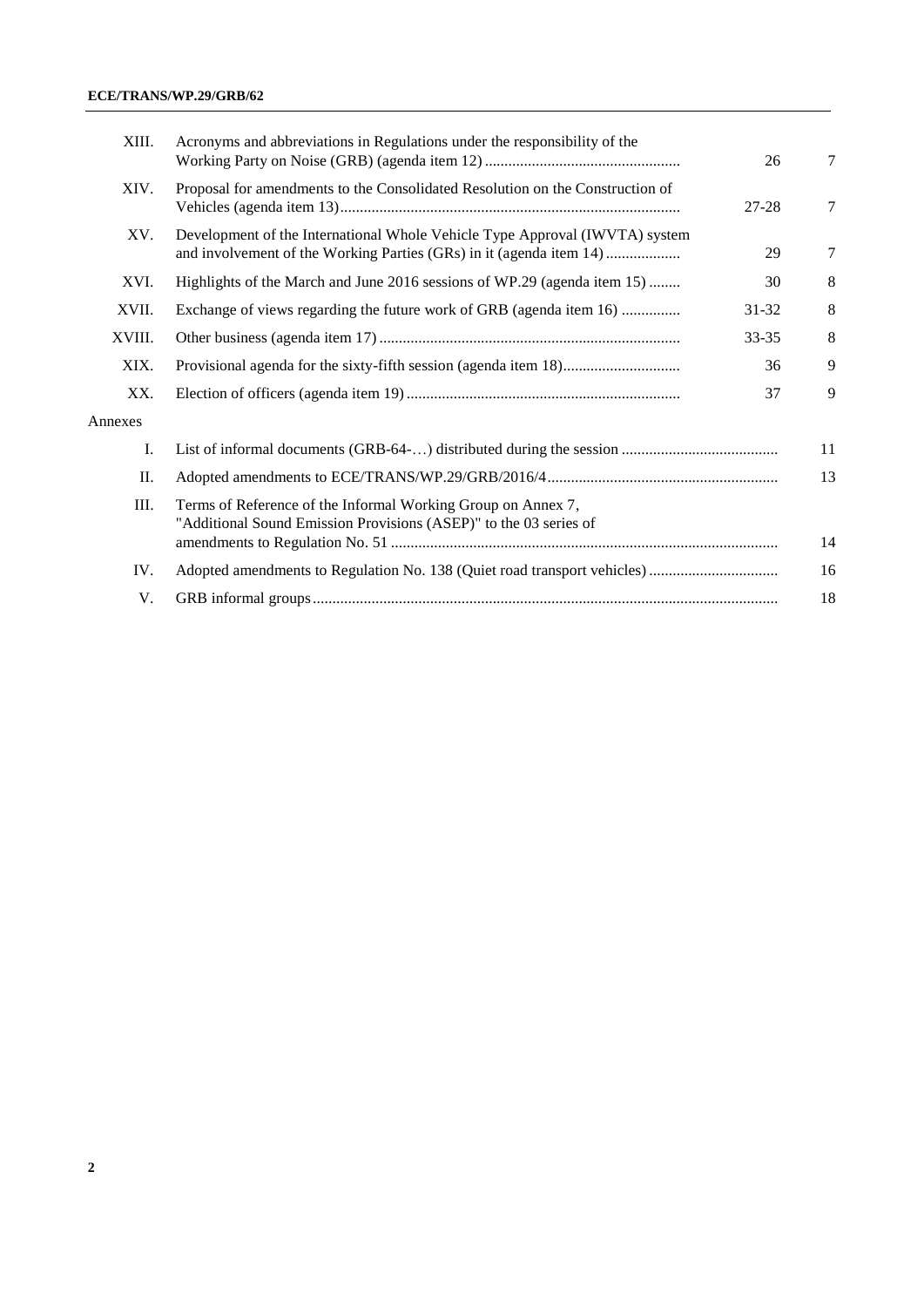## **I. Attendance**

1. The Working Party on Noise (GRB) held its sixty-fourth session from 5 to 7 September 2016 in Geneva. The meeting was chaired by Mr. S. Ficheux (France). Experts from the following countries participated in the work following Rule 1(a) of the Rules of Procedure of the World Forum for Harmonization of Vehicle Regulations (WP.29) (TRANS/WP.29/690, Amend. 1 and Amend. 2): Belgium; China; France; Germany; Hungary; India; Italy; Japan; Netherlands; Norway; Poland; Republic of Korea; Russian Federation; Spain; Sweden; Switzerland; Turkey; United Kingdom of Great Britain and Northern Ireland and the United States of America. Experts from the European Commission (EC) participated. Experts from the following non-governmental organizations also participated: European Association of Automotive Suppliers (CLEPA); European Tyre and Rim Technical Organisation (ETRTO); International Council of Academies of Engineering and Technological Sciences, Inc. (CAETS); International Motorcycle Manufacturers Association (IMMA); International Motorcycling Federation (FIM); International Organization for Standardization (ISO); International Organization of Motor Vehicle Manufacturers (OICA) and World Blind Union (WBU).

#### **II. Adoption of the agenda (agenda item 1)**

*Documentation*: ECE/TRANS/WP.29/GRB/2016/3

2. GRB considered and adopted the agenda.

#### **III. Regulation No. 28 (Audible warning devices) (agenda item 2)**

*Documentation*: ECE/TRANS/WP.29/GRB/2016/4, Informal documents GRB-64-01, GRB-64-02, GRB-64-05, GRB-64-06, GRB-64-09, GRB-64-22 and WP.29-168-04

3. The expert from the Russian Federation introduced an updated proposal for amendments to Regulation No. 28 (ECE/TRANS/WP.29/GRB/2016/4, GRB-64-01, GRB-64-09 and GRB-64-22). The proposal received comments from the experts of France, Japan (GRB-64-02), Netherlands, Poland, Switzerland and OICA. GRB adopted the proposal, as amended by Annex II, and requested the secretariat to submit it to the World Forum for Harmonization of Vehicle Regulations (WP.29) and the Administrative Committee (AC.1) for consideration and vote at their March 2017 sessions as a draft Supplement 5 to Regulation No. 28.

4. The expert from Germany presented an analysis of the current diverging requirements and challenges for reversing alarms of M and N categories of vehicles and called for harmonization in this area in the framework of the 1958 Agreement (GRB-64- 06). As an example of a possible solution, he mentioned amending Regulation No. 28 with the provisions on reversing alarms (GRB-64-05). The expert from Turkey recalled its alternative proposal, at the March 2016 session of WP.29, to establish a new Regulation on vehicle reversing sound warning devices (WP.29-168-04).

5. GRB was of the view that, before taking a decision on the legal form of reversing alarm requirements, this issue would need to be studied further. The experts from China, France, Germany, Hungary, Republic of Korea, Spain, Turkey and OICA expressed their interest in participating in this work. The Chair invited the expert of Germany to solicit comments from GRB experts with a view to preparing proposals for the next session. The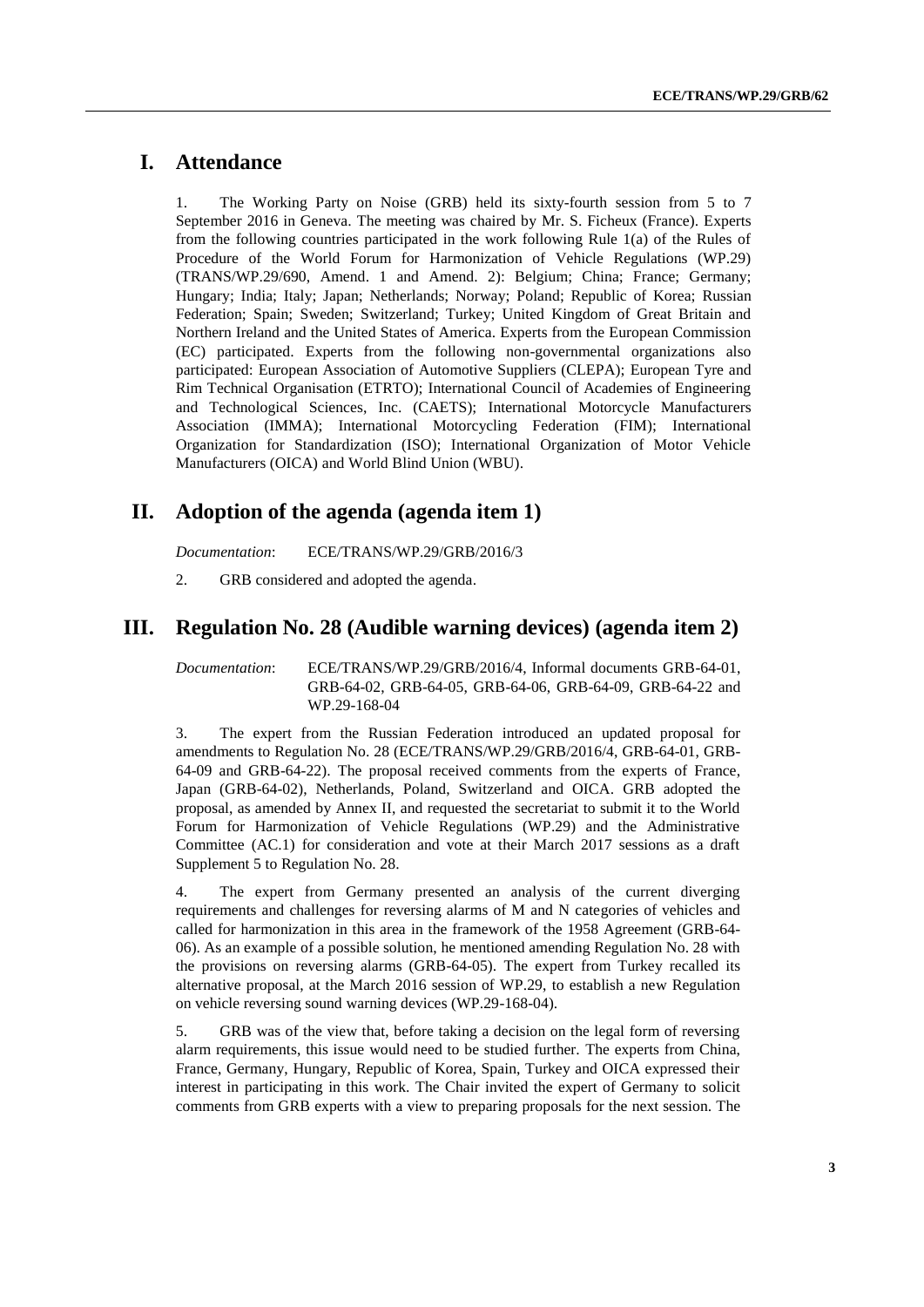expert from Japan pointed out the need to cooperate with the Working Party on General Safety Provisions (GRSG) on devices for indirect vision (Regulation No. 46) which could be an alternative to reversing alarms.

#### **IV. Regulation No. 41 (Noise of motorcycles): Development (agenda item 3)**

6. No new proposals were presented under this agenda item.

### **V. Regulation No. 51 (Noise of M and N categories of vehicles) (agenda item 4)**

#### **A. Development**

*Documentation:* ECE/TRANS/WP.29/2016/4

7. GRB noted that Supplement 1 to the 03 series of amendments to Regulation No. 51 (ECE/TRANS/WP.29/2016/4) was adopted at the WP.29 and AC.1 sessions in March 2016 and would come into force in October 2016.

#### **B. Additional sound emission provisions**

*Documentation:* Informal documents GRB-64-04, GRB-64-16, GRB-64-23 and Rev.1

8. The expert from France presented the results of a survey on Additional Sound Emission Provisions (ASEP) (GRB-64-16). According the expert, the survey had identified many issues in the application of ASEP of the 03 series of amendments to Regulation No. 51 and the need for further work on this subject. He further reported that this view was also shared by ISO, which proposed to revise the ASEP provisions (GRB-64-04).

9. To progress in this area, GRB decided, subject to WP.29 consent, to establish an Informal Working Group (IWG) on ASEP and adopted its Terms of Reference (ToR) (GRB-64-23 and Rev.1), as reproduced in Annex III to this report. The experts from China, France, Germany, Hungary, Japan, Spain, IMMA, CLEPA and OICA expressed their interest in participating in the activities of IWG ASEP.

### **VI. Regulation No. 59 (Replacement silencing systems) (agenda item 5)**

10. No information was reported under this item.

## **VII. Regulation No. 92 (Replacement exhaust silencing systems for motorcycles) (agenda item 6)**

*Documentation*: ECE/TRANS/WP.29/GRB/2016/5

11. GRB noted that the expert from EC had transmitted revised proposals for amendments to Regulation No. 92 (ECE/TRANS/WP.29/GRB/2016/5) and agreed to consider them under agenda item 8 in conjunction with proposals for amendments to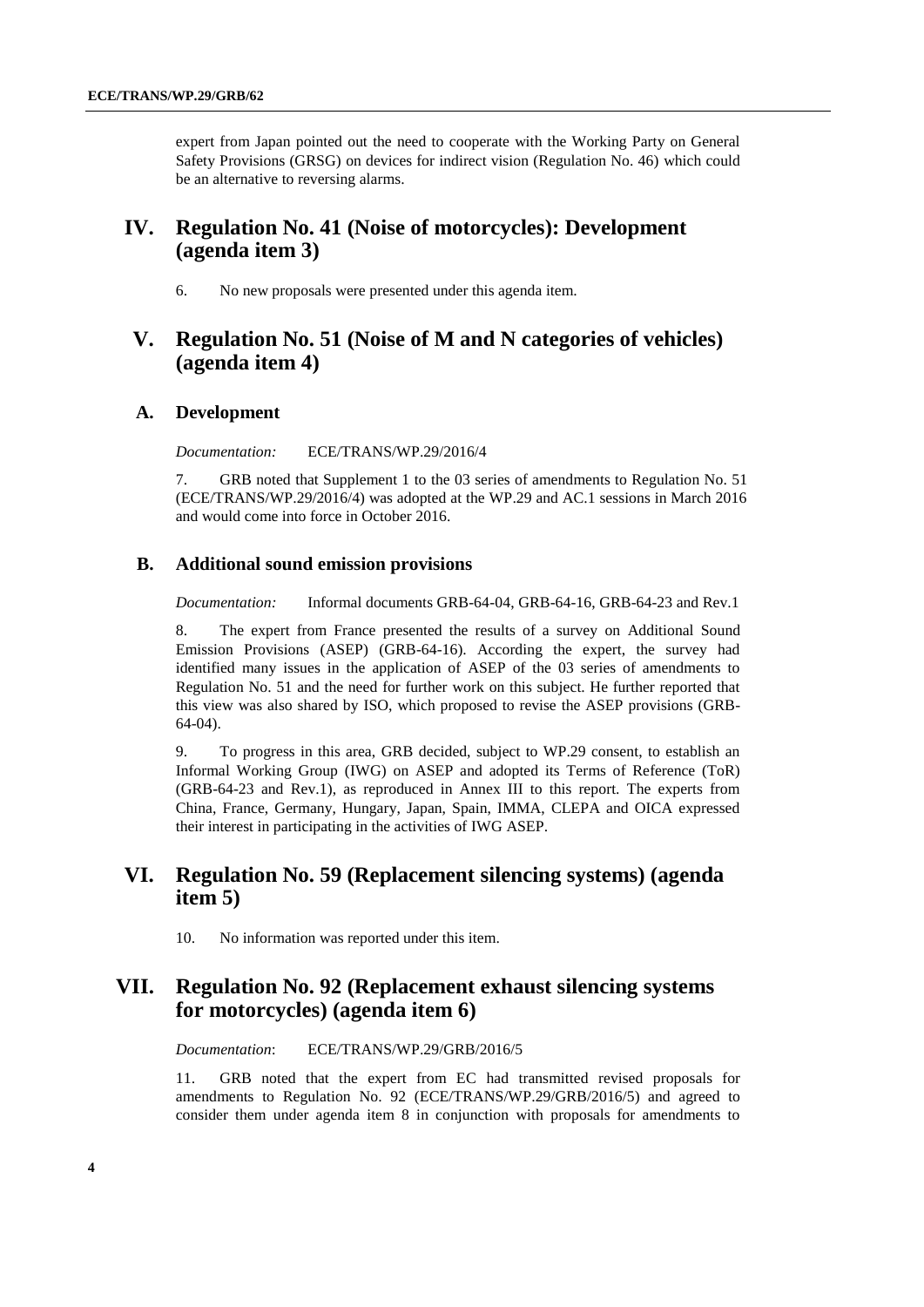Regulations Nos. 9 and 63 (ECE/TRANS/WP.29/GRB/2016/6 and ECE/TRANS/WP.29/GRB/2016/7, respectively).

## **VIII. Regulation No. 117 (Tyre rolling resistance, rolling noise and wet grip) (agenda item 7)**

*Documentation*: Informal document GRB-62-11-Rev.1 and Add.1

12. The expert from the Netherlands recalled their earlier study on tyre performance (GRB-62-11 and Add.1) and presented the outcome of a new study on this subject. In addition to tyre noise, the new study addressed rolling resistance and wet grip for tyres sold in 2013-2016 in the Netherlands. According to the expert, the results had demonstrated a consistent trend for better performance in all aspects and tyre classes. Therefore, he proposed to tighten the limit values in the 02 series of amendments to Regulation No. 117 (GRB-62-11-Rev.1 and Add.1).

13. The expert from ETRTO made a reservation about the sampling of tyres in the Dutch study and drew the attention of GRB to the fact that the limit values in the 02 series of amendments to Regulation No. 117 had been introduced only in 2012 and that the transitional periods to comply with these limits were still ongoing. The expert from the Russian Federation argued in favour of setting new target values well in advance, in order to give the industry sufficient time to prepare for their introduction. The experts from Germany and OICA recalled the past experience in noise Regulations and pointed out that only tightening the tyre noise limits would not necessarily improve the real situation on the streets. The Chair shared their views and called for a more holistic approach prior to taking a decision.

14. GRB noted that the same proposals had been raised by the Netherlands at the EU level and that internal EU discussions were under way. GRB was of the view that the Working Party on Braking and Running Gear (GRRF), which also deals with Regulation No. 117, should be informed about the Dutch proposals. The expert from the Netherlands expressed his willingness to present the issue to GRRF. Finally, GRB agreed to revert to this subject at one of its future session, based on GRRF and EU deliberations.

## **IX. Collective amendments (agenda item 8)**

*Documentation*: ECE/TRANS/WP.29/GRB/2016/5, ECE/TRANS/WP.29/GRB/2016/6, ECE/TRANS/WP.29/GRB/2016/7, Informal documents GRB-64-11, GRB-64-13 and GRB-64-18

15. The expert from EC introduced revised proposals for amendments to Regulations Nos. 9, 63 and 92 (ECE/TRANS/WP.29/GRB/2016/6, ECE/TRANS/WP.29/GRB/2016/7, ECE/TRANS/WP.29/GRB/2016/5 and GRB-64-13). GRB adopted these proposals, subject to the following correction of references:

*ECE/TRANS/WP.29/GRB/2016/6, Annex 3, paragraph 3.1.2.2.3., last sentence,* for 2.8 read 2.10.

*ECE/TRANS/WP.29/GRB/2016/7, Annex 3, paragraph 3.1.2.2.,* for 2.8 read 2.12.

16. GRB requested the secretariat to submit the above proposals to WP.29 and AC.1 for consideration and vote at their March 2017 sessions as a draft Supplement 3 to the 07 series of amendments to Regulation No. 9, a draft Supplement 3 to the 02 series of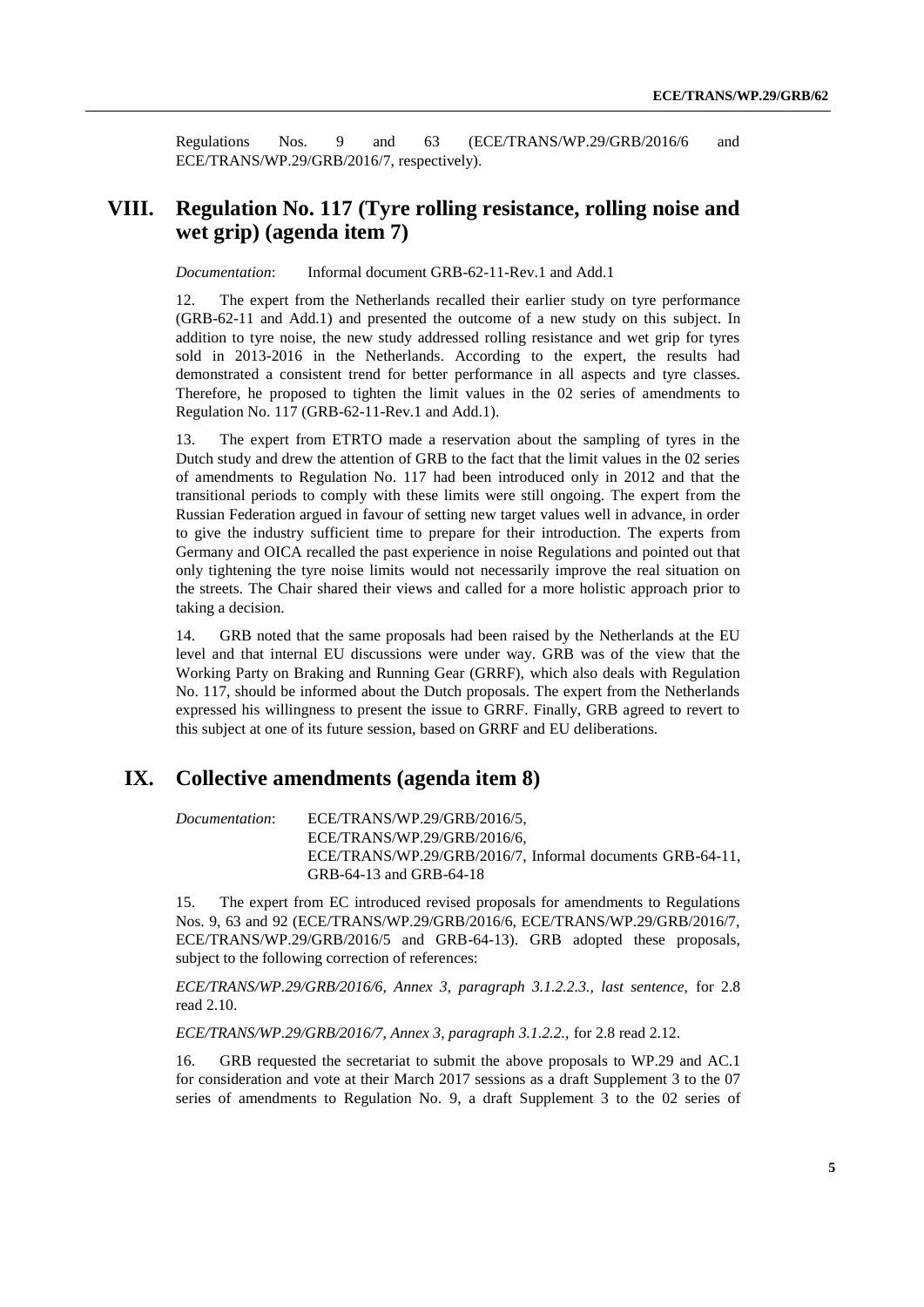amendments to Regulation No. 63 and a draft Supplement 2 to the 01 series of amendments to Regulation No. 92.

17. The expert from EC introduced additional amendments on powered cycles to Regulation No. 63 (GRB-64-11) and, to this end, also proposed to include new subcategories L1-A and L1-B in the Consolidated Resolution on the Construction of Vehicles (R.E.3) (GRB-64-18). The experts from Germany, Japan, Italy, Netherlands and IMMA requested more time to study the proposals and pointed out that R.E.3 would need first to be amended with the new definitions of powered cycles. GRB agreed to come back to this subject at the next session.

### **X. Exchange of information on national and international requirements on noise levels (agenda item 9)**

*Documentation*: Informal document GRB-64-24

18. The expert from China gave an overview of the national implementation of the 03 series of amendments to Regulation No. 51 and related issues (GRB-64-24).

#### **XI. Influence of road surface on tyre rolling sound emissions (agenda item 10)**

19. No new information was presented under this item.

#### **XII. Quiet road transport vehicles (agenda item 11)**

*Documentation*: ECE/TRANS/WP.29/GRB/2016/8, ECE/TRANS/WP.29/GRB/2016/9, Depository Notification C.N.125.2016.TREATIES-XI.B.16, Informal documents GRB-64- 03, GRB-64-14, GRB-64-19, GRB-64-20 and GRB-64-21

20. GRB noted that the draft Regulation on quiet road transport vehicles (QRTV) (ECE/TRANS/WP.29/2016/26) had been adopted by WP.29 and AC.1 at their March 2016 sessions and would enter into force as Regulation No. 138 in October 2016 (Depository Notification C.N.125.2016.TREATIES-XI.B.16 of 5 April 2016).

21. The expert from EC briefed GRB on how the technical and administrative provisions of Regulation No. 138 on the Acoustic Vehicle Alerting System (AVAS) requirements would be incorporated in Annex VIII to EU Regulation No. 540/2014 (GRB-64-19).

22. The experts from Japan and OICA proposed an editorial change as well as further amendments to Regulation No. 138 to prohibit the pause function for AVAS (ECE/TRANS/WP.29/GRB/2016/8, ECE/TRANS/WP.29/GRB/2016/9 and GRB-64-03). These proposals were supported by the experts of Germany, Italy, Poland, United States of America and WBU. GRB adopted the proposals, as laid down in Annex V, and requested the secretariat to submit them WP.29 and AC.1 for consideration and vote at their March 2017 sessions as a draft Supplement 1 to the original series and a new draft 01 series of amendments to Regulation No. 138.

23. The expert from France, in his capacity of Co-chair of the IWG on a Quiet Road Transport Vehicles (QRTV) Regulation under 1958 Agreement, reported on the status of QRTV-related work (GRB-64-14).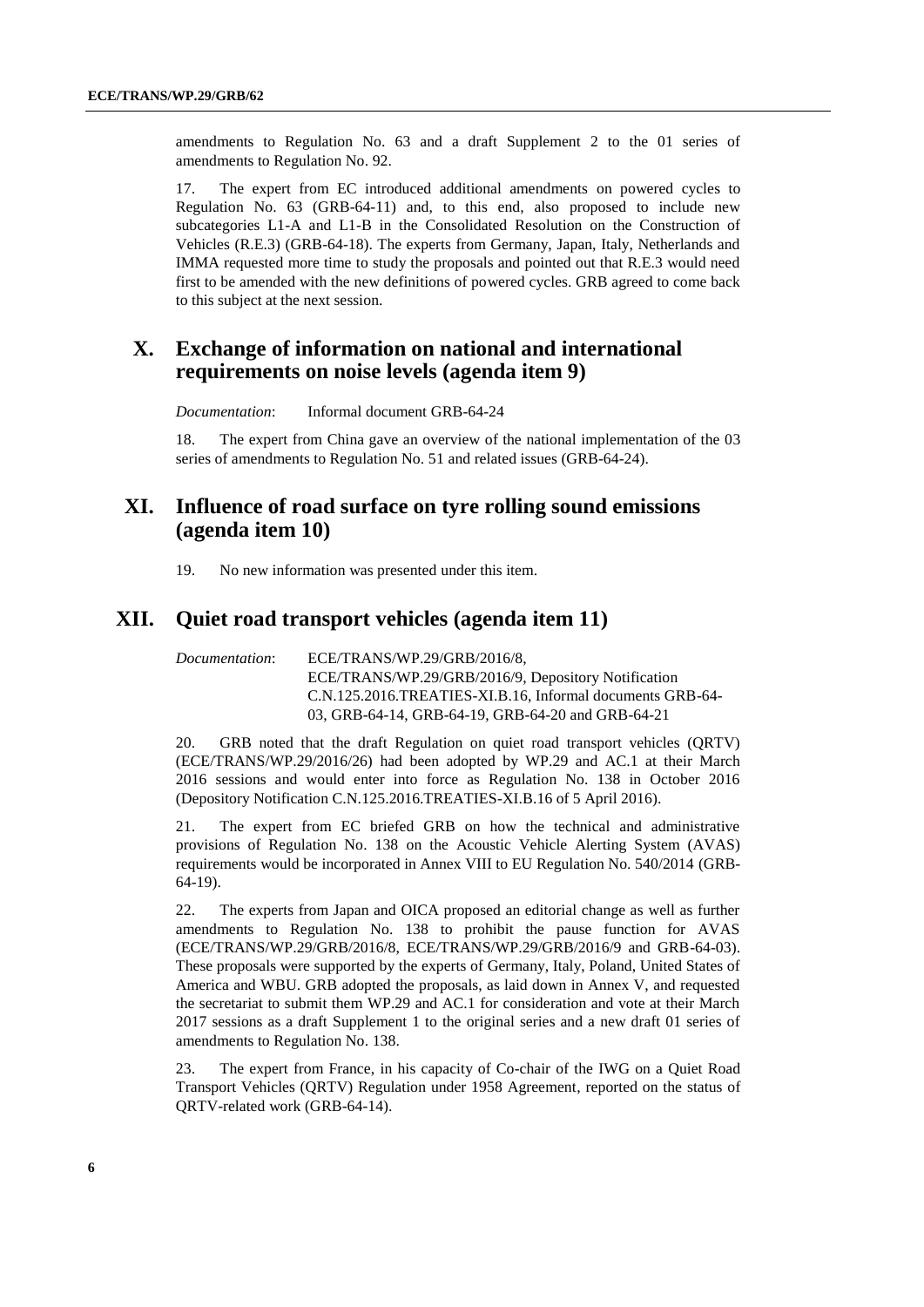24. The expert from the United States of America, in his capacity of Chair of IWG on QRTV Global Technical Regulation (GTR), informed GRB that the national Rule on AVAS was expected to be published in October or November 2016 and that the AVAS pause switch would be prohibited in the national Rule. He further indicated that IWG on QRTV GTR, which had suspended its activities pending the publication of the United States Rule, would need more time to fulfil its mandated tasks. GRB invited its Chair to request WP.29, at its session in November 2016, to extend the mandate of IWG on QRTV GTR until December 2018.

25. The expert from OICA presented the outcome of their survey of owners (drivers) of a specific electric vehicle model on their experiences with AVAS (GRB-64-20 and GRB-64-21). GRB welcomed the study and called for more AVAS surveys, in particular of vulnerable road users (e.g. cyclists, pedestrians, blind or people with impaired vision).

### **XIII. Acronyms and abbreviations in Regulations under the responsibility of the Working Party on Noise (GRB) (agenda item 12)**

*Documentation*: Informal documents WP.29-165-16 and GRB-63-09

26. GRB recalled the WP.29 request to introduce, in the medium term, an alternative acronym for 'Replacement Exhaust Silencing System' (RESS) in Regulation No. 92 (WP.29-165-16). GRB noted that this issue was addressed in document ECE/TRANS/WP.29/GRB/2016/5 adopted at this session (see para. 15 above).

### **XIV. Proposal for amendments to the Consolidated Resolution on the Construction of Vehicles (agenda item 13)**

*Documentation:* Informal document GRB-64-18

27. GRB noted that the draft proposal by the expert from the European Commission (GRB-64-18) was addressed under agenda item 8 (para. 17 above).

28. The expert from OICA indicated the need to include new definitions on special vehicles into the Consolidated Resolution on the Construction of Vehicles (R.E.3). He added that OICA would submit proposals to the GRSG session in October 2016.

## **XV. Development of the International Whole Vehicle Type Approval (IWVTA) system and involvement of the Working Parties (GRs) in it (agenda item 14)**

29. GRB was informed that WP.29, at its June 2016 session, had noted no objection to Revision 3 of the 1958 Agreement from the Contracting Parties and that the European Union had offered to formally transmit the revised Agreement (ECE/TRANS/WP.29/2016/2) to the United Nations Office for Legal Affairs (OLA). The secretariat also briefed GRB on the recent activities of the Subgroup on UN Regulation No. 0 on IWVTA and about the development of an electronic database for the exchange of type approval documentation (DETA).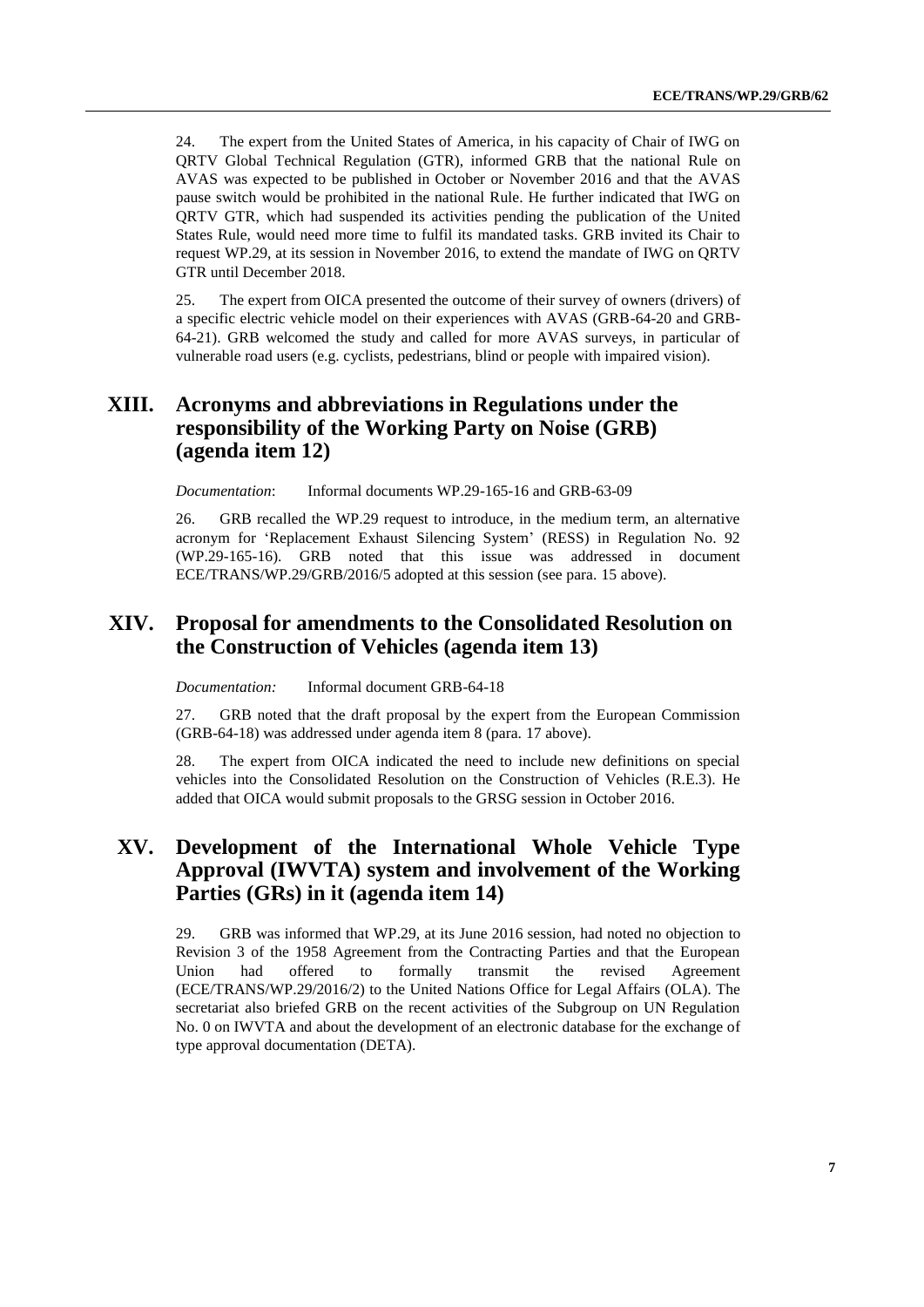#### **XVI. Highlights of the March and June 2016 sessions of WP.29 (agenda item 15)**

*Documentation:* ECE/TRANS/WP.29/1120, ECE/TRANS/WP.29/1123, Informal document GRB-64-12

30. The secretariat reported on the highlights of the 168th and 169th sessions of WP.29 (GRB-64-12).

### **XVII. Exchange of views regarding the future work of GRB (agenda item 16)**

*Documentation*: Informal documents GRB-64-07, GRB-64-08, GRB-64-10, GRB-64-15 and GRB-64-17

31. The expert from ISO reported on the progress of standard ISO 362-3 on indoor testing of pass-by noise (GRB-64-07). The expert from OICA stressed the importance of including indoor testing as an alternative to type approval tests of Annex 3 to Regulation No. 51, in particular for vehicle manufacturers in countries where the local weather conditions allow the use of outdoor test tracks only for a limited period per year. The expert of Germany pointed out that, at this stage, it would be premature to replace type approval tests with indoor testing. To make progress, GRB invited the experts from ISO and OICA to prepare for the next session an informal document with draft amendment proposals to Regulation No. 51 that would include ISO 362-3.

32. The Chair presented a revised list of possible issues for the future GRB activities compiled at the third informal meeting in July 2016 (GRB-64-08). The expert from Japan proposed modifications to the time limits of some activities listed in this document. The expert from France presented proposals to improve efficiency of road vehicle noise Regulations by tackling such issues as day-to-day and track-to-track dispersion between measurements and different interpretations of the same text (GRB-64-15). The expert from EC proposed to include three additional points related to L-category vehicles (GRB-64- 17). The expert from OICA reported on a meeting between ETRTO and OICA which concluded that a harmonized test procedure for tyre and vehicle noise measurements would be beneficial for industry and environment. Finally, GRB invited all experts to submit their comments in writing to the Chair and requested the Chair to update the list accordingly.

#### **XVIII. Other business (agenda item 17)**

*Documentation*: Informal documents WP.29-168-15 and WP.29-169-13

33. GRB was informed that WP.29, at its March and June 2016 sessions, had had a discussion on the performance of automotive systems, in particular the ones relying on software, in conditions other than those tested during the type approval test procedures (WP.29-168-15 and WP.29-169-13). WP.29 had requested its subsidiary Working Parties to give feedback on the issue. GRB invited its experts to provide comments and decided to revert to this matter at the next session.

34. GRB took note that Dr. Ichiro Samamoto (Japan) had changed his position and would no longer attend its sessions. GRB thanked him for his contributions and wished him success in the future.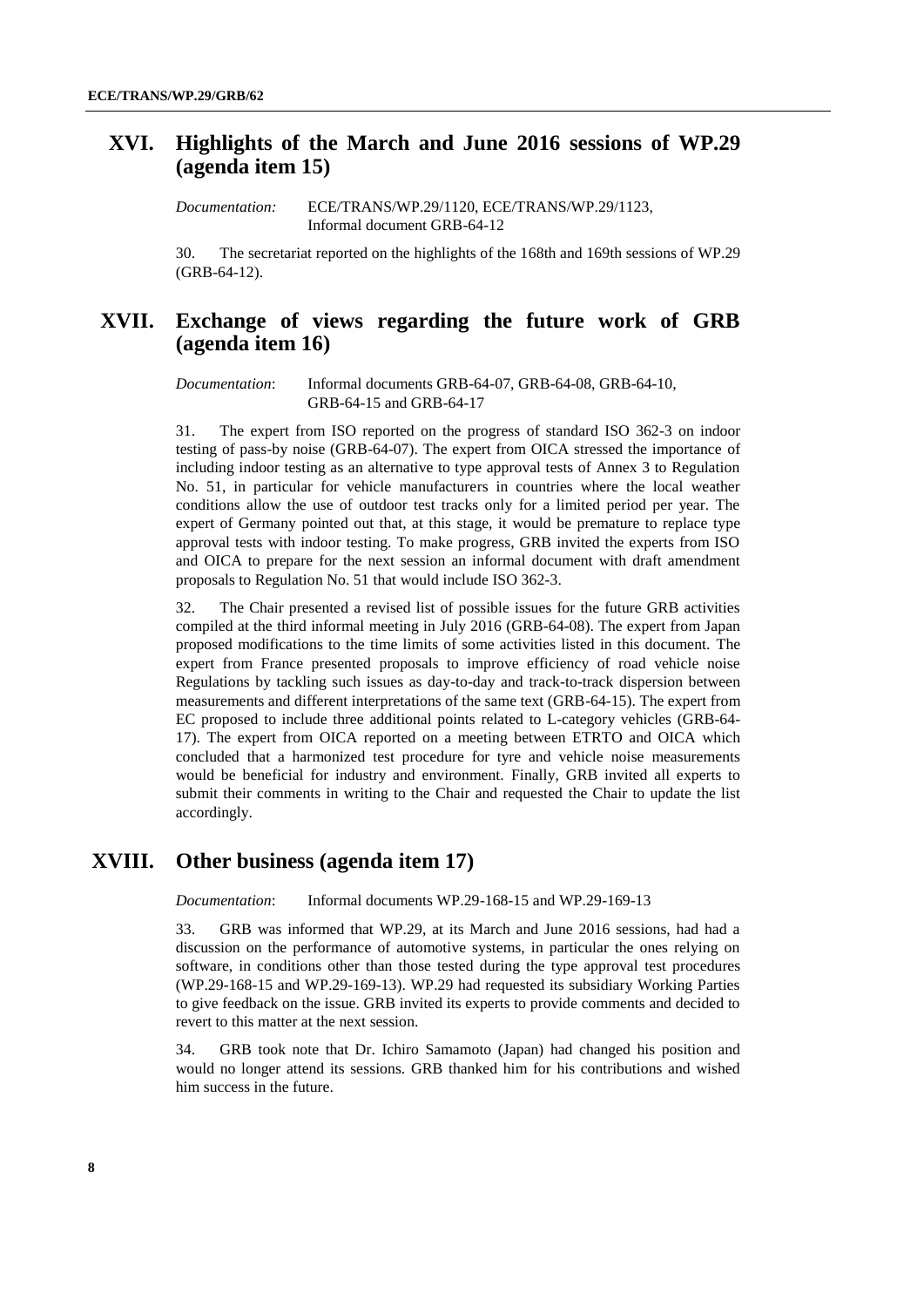35. GRB was informed that Mr. Pierre Laurent (CLEPA) would retire and no longer attend its sessions. GRB acknowledged his contributions and wished him a happy retirement.

## **XIX. Provisional agenda for the sixty-fifth session (agenda item 18)**

36. For its sixty-fifth session, scheduled to be held in Geneva from 15 (starting at 2.30 p.m.) to 17 (concluding at 5.30 p.m.) February 2017, GRB noted that the deadline for the submission of official documents to the secretariat would be 18 November 2016, twelve weeks prior to the session. The following provisional agenda was adopted:

- 1. Adoption of the agenda.
- 2. Regulation No. 28 (Audible warning devices).
- 3. Regulation No. 41 (Noise of motorcycles): Development.
- 4. Regulation No. 51 (Noise of M and N categories of vehicles):
	- (a) Development;
	- (b) Additional sound emission provisions.
- 5. Regulation No. 63 (Noise emissions of mopeds).
- 6. Regulation No. 92 (Replacement exhaust silencing systems for motorcycles).
- 7. Regulation No. 117 (Tyre rolling noise and wet grip adhesion).
- 8. Regulation No. 138 (Quiet road transport vehicles).
- 9. Collective amendments.
- 10. Exchange of information on national and international requirements on noise levels.
- 11. Influence of road surface on tyre rolling sound emissions.
- 12. Acronyms and abbreviations in Regulations under the responsibility of GRB.
- 13. Proposal for amendments to the Consolidated Resolution on the Construction of Vehicles.
- 14. Development of the International Whole Vehicle Type Approval (IWVTA) system and involvement of the Working Parties (GRs) in it.
- 15. Highlights of the November 2016 session of WP.29.
- 16. Exchange of views regarding the future work of GRB.
- 17. Other business.
- 18. Provisional agenda for the sixty-sixth session.

### **XX. Election of officers (agenda item 19)**

37. In compliance with Rule 37 of the Rules of Procedure (TRANS/WP.29/690 and ECE/TRANS/WP.29/690/Amend.1), GRB called for the election of officers. The representatives of the Contracting Parties, present and voting, elected unanimously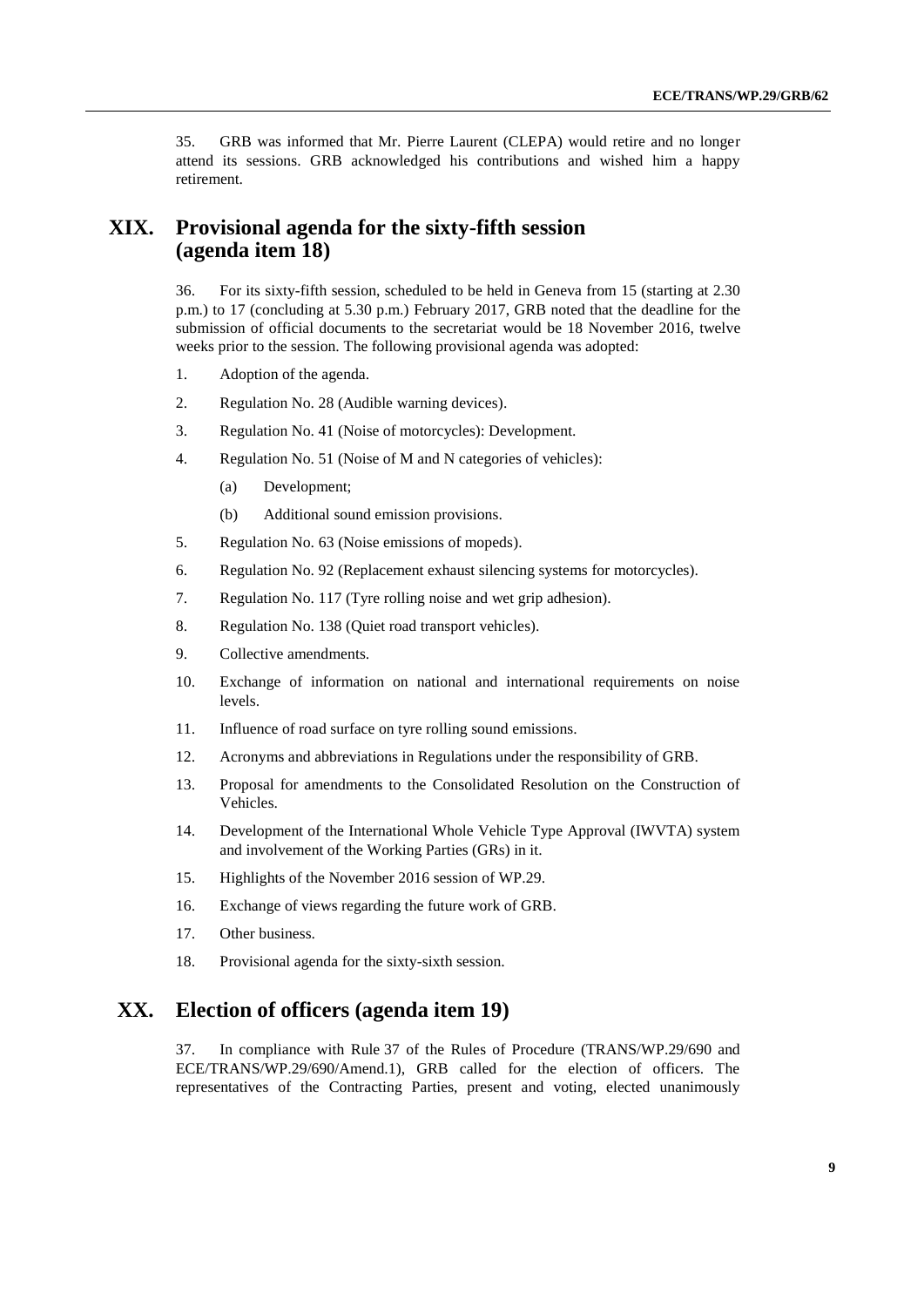Mr. Serge Ficheux (France) as Chair and Mr. Andrei Bocharov (Russian Federation) as Vice-Chair for the sessions of GRB scheduled for the year 2017.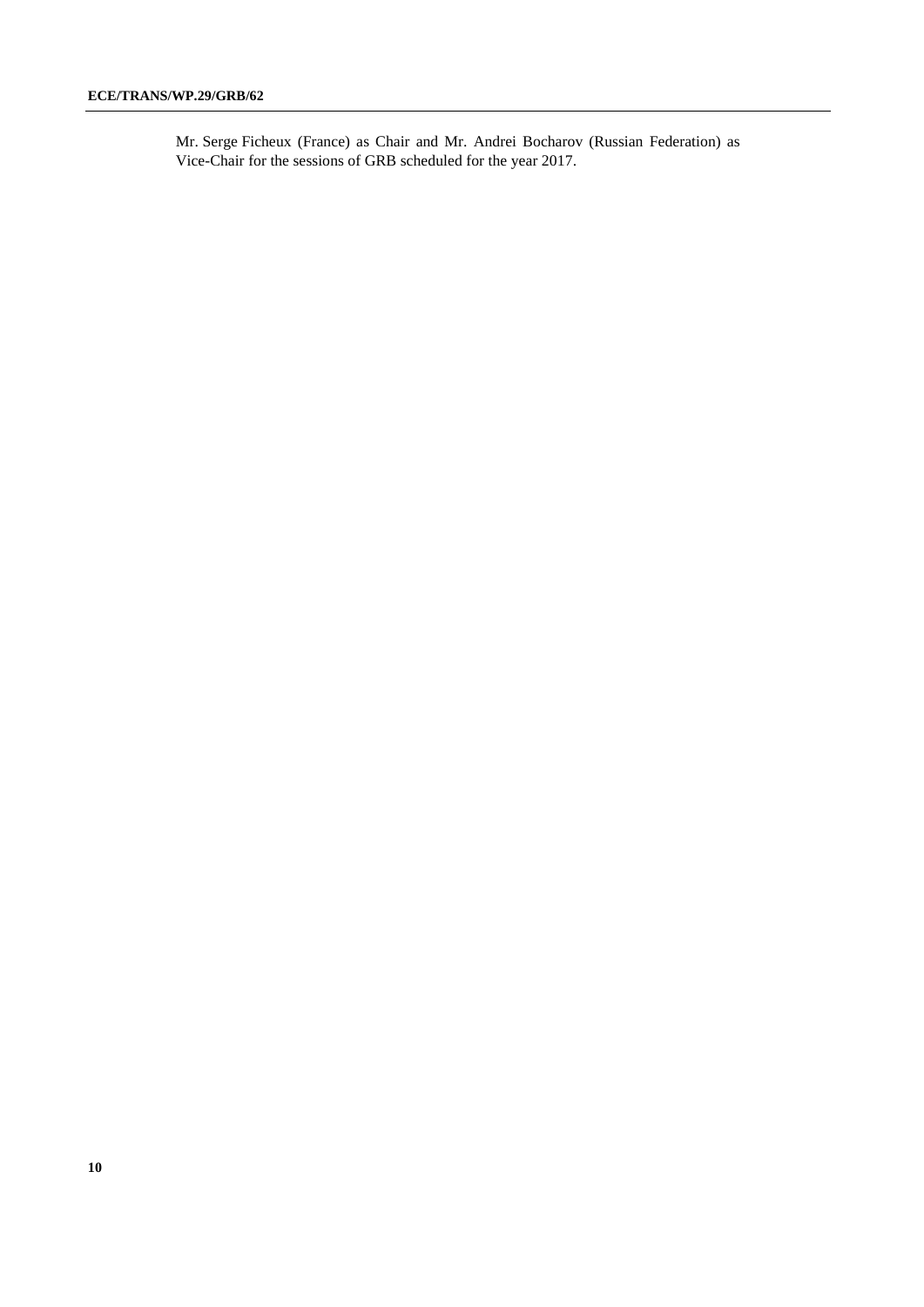## **Annex I**

## **List of informal documents (GRB-64-…) distributed during the session**

| Symbol | Transmitted by           | item           | Agenda Language Title |                                                                                                                                                          | Follow-up |
|--------|--------------------------|----------------|-----------------------|----------------------------------------------------------------------------------------------------------------------------------------------------------|-----------|
| 1      | Russian<br>Federation    | $\overline{c}$ | E                     | Proposal for Supplement 5 to Regulation No. 28                                                                                                           | (d)       |
| 2      | Japan                    | 2              | E                     | Editorial amendments to<br>ECE/TRANS/WP.29/GRB/2016/4                                                                                                    | (d)       |
| 3      | Japan and<br><b>OICA</b> | 11             | Е                     | Proposal for Supplement 1 to the 00 series and a<br>proposal for the 01 series of amendments to<br>Regulation No. 138 (Quiet Road Transport<br>Vehicles) | (d)       |
| 4      | <b>ISO</b>               | 4(b)           | Е                     | Proposals to clarify the provisions of Regulation<br>No. 51, Revision 3, Annex 7                                                                         | (b)       |
| 5      | Germany                  | 2              | E                     | Amendment proposals to Regulation No. 28 on<br>reversing alarm                                                                                           | (c)       |
| 6      | Germany                  | $\overline{c}$ | Ε                     | Reversing alarm of M and N vehicles                                                                                                                      | (c)       |
| 7      | <b>ISO</b>               | 16             | Е                     | ISO 362-3 Indoor-testing of pass-by noise                                                                                                                | (c)       |
| 8      | Chair                    | 16             | E                     | GRB subjects for the future                                                                                                                              | (c)       |
| 9      | Russian<br>Federation    | 2              | E                     | Illustrations for definitions of audible warning<br>devices and audible warning systems                                                                  | (d)       |
| 10     | Japan                    | 16             | Ε                     | Comments on GRB-64-08                                                                                                                                    | (a)       |
| 11     | European<br>Commission   | 8              | Ε                     | Proposals for amendments to Regulation No. 63                                                                                                            | (c)       |
| 12     | Secretariat              | 15             | Е                     | General information and WP.29 highlights                                                                                                                 | (a)       |
| 13     | European<br>Commission   | 8              | Е                     | Amendment proposals for Regulations Nos. 9,<br>63 and 92                                                                                                 | (d)       |
| 14     | France                   | 11             | Е                     | Feedback from GRB members in order to plan a<br><b>QRTV</b> meeting                                                                                      | (a)       |
| 15     | France                   | 16             | Е                     | Some proposals to improve efficiency of road<br>vehicle noise regulations                                                                                | (a)       |
| 16     | France                   | 4 (b)          | E                     | Information on ASEP                                                                                                                                      | (a)       |
| 17     | European<br>Commission   | 16             | E                     | Points related to L-category vehicles proposed<br>by the European Commission expert for future<br>work of GRB                                            | (a)       |
| 18     | European<br>Commission   | 13             | E                     | Proposal for an amendment to the Consolidated<br>Resolution on the Construction of Vehicles<br>(R.E.3)                                                   | (c)       |
| 19     | European<br>Commission   | 11             | E                     | EU Regulation on AVAS requirements                                                                                                                       | (a)       |
| 20     | <b>OICA</b>              | 11             | E, F                  | AVAS questionnaire                                                                                                                                       | (a)       |
| 21     | <b>OICA</b>              | 11             | E                     | AVAS survey results                                                                                                                                      | (a)       |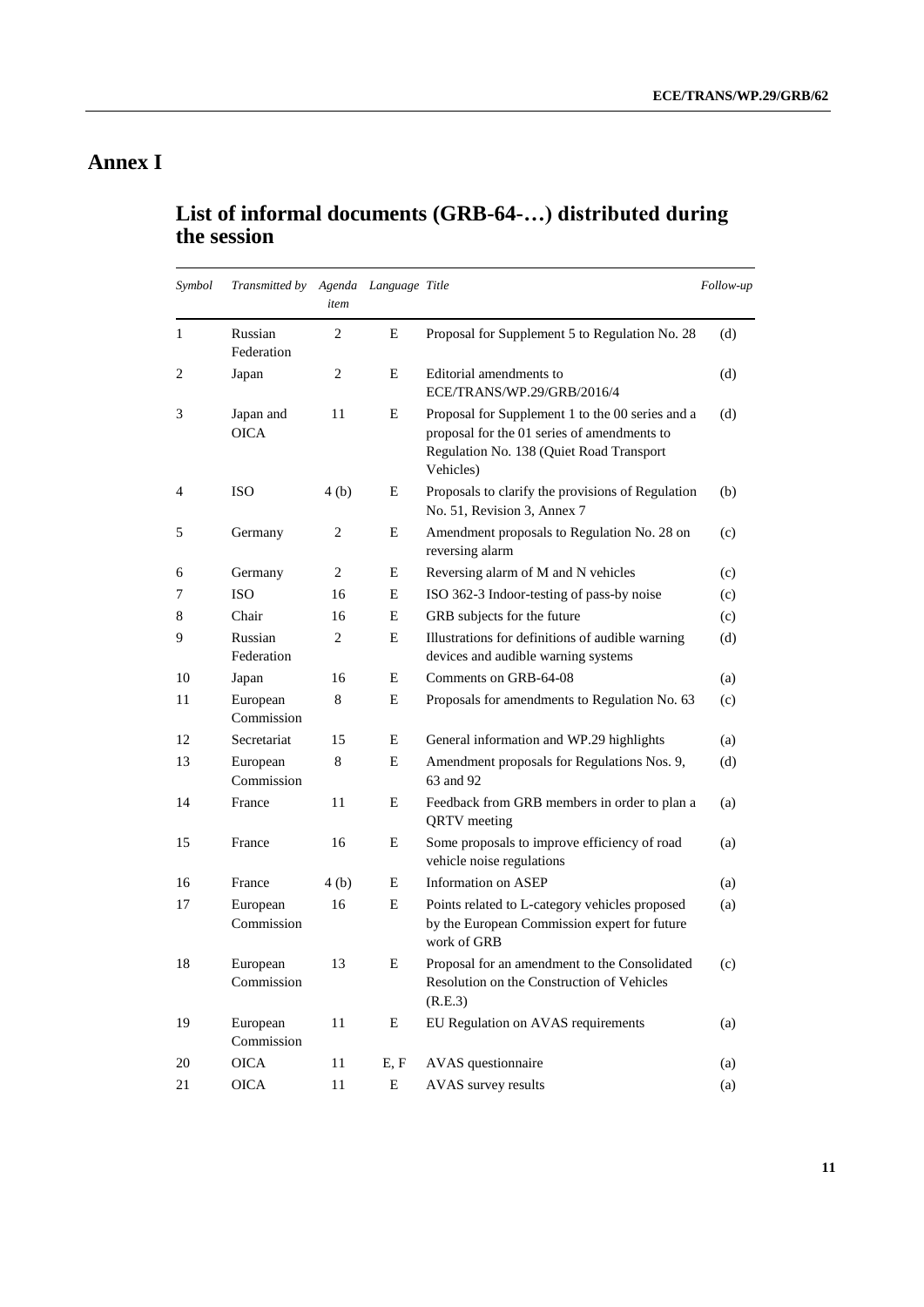| Symbol | <i>Transmitted by</i> | item  | Agenda Language Title |                                                                                | Follow-up |
|--------|-----------------------|-------|-----------------------|--------------------------------------------------------------------------------|-----------|
| 22     | Russian<br>Federation |       | Е                     | A revised proposal for Supplement 5 to<br>Regulation No. 28                    | (d)       |
| 23     | Chair                 | 4 (b) | E                     | Draft Terms of Reference of IWG ASEP                                           | (d)       |
| 24     | China                 | 9     | Е                     | Implementation of the 01 series of amendments<br>to Regulation No. 53 in China | (a)       |

*Notes*:

(a) Consideration completed or superseded.

(b) Continue consideration at the next session with an official symbol.

(c) Continue consideration at the next session as an informal document.<br>
(d) Adopted and to be submitted to WP.29.

Adopted and to be submitted to WP.29.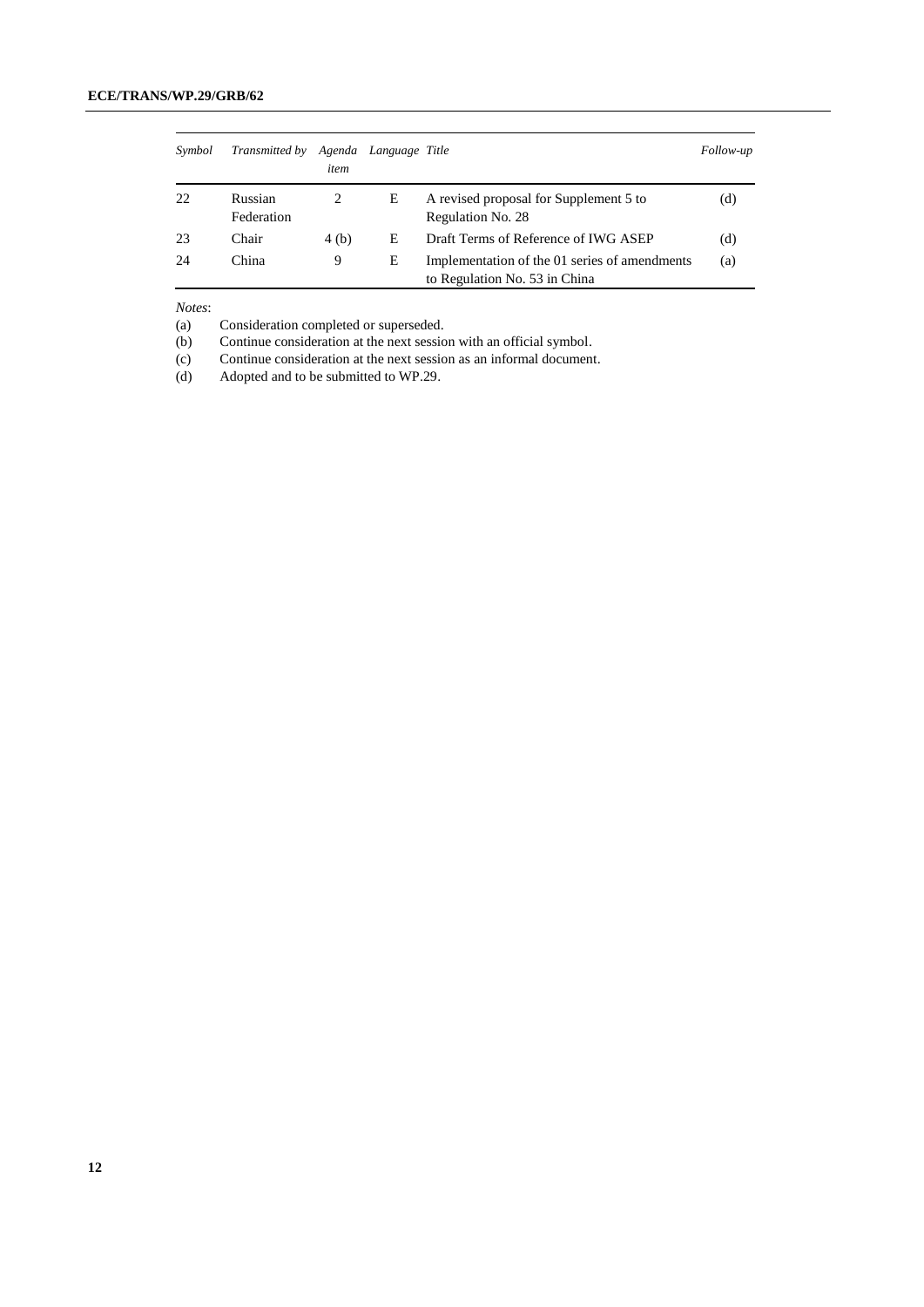### **Annex II**

#### **Adopted amendments to ECE/TRANS/WP.29/GRB/2016/4**

*Paragraph 1.1.1.,* amend to read:

"**1.1.1. PART I:** audible warning devices (AWD) **Approval of audible warning devices**, **audible warning systems, multiple audible warning systems** *1/* supplied with direct or alternating current or compressed air, which are intended for fitting to motor vehicles of categories L3**<sup>3</sup>** to 5**L5**, M, and N, excluding mopeds (categories  $LI_1$  and  $L_2^{\{+1\}}$ <sup>12/</sup>;

*Paragraph 2.3.*, delete "mounted on a common bracket"

*Paragraph 2.5.2.2.,* delete "and T"

*Paragraph 2.5.5.*, amend to read:

#### **"2.5.5. audible warning devices, audible warning systems, multiple audible warning systems supplied directly from an external compressed air source:"**

*Paragraph 6.3.2.*, delete "The axis of maximum sensitivity of the microphone shall coincide with the direction of the maximum sound level of the audible warning device, audible warning system, multiple audible warning system."

*Paragraph 6.3.7.,* delete ", T"

*Paragraph 6.3.7.1., point (b),* delete ", T"

*Paragraph 6.3.9.,* for "6.2.7." read "6.3.7.1."

*Paragraph 14.2.2.2.,* delete ", and T"

Paragraph 14.3.3., footnote 6, amend to read: "<sup>6</sup> See paragraph 6.3.1., footnote 4."

*Annex 1A, Addendum to the communication form No. 002439, Extension No.: 00, item 1.1.*, for "electromagnetic horn" read "electromagnetic with horn"

*Annex 1A, Appendix 1, item 1.1.*, for "electromagnetic horn" read "electromagnetic with horn"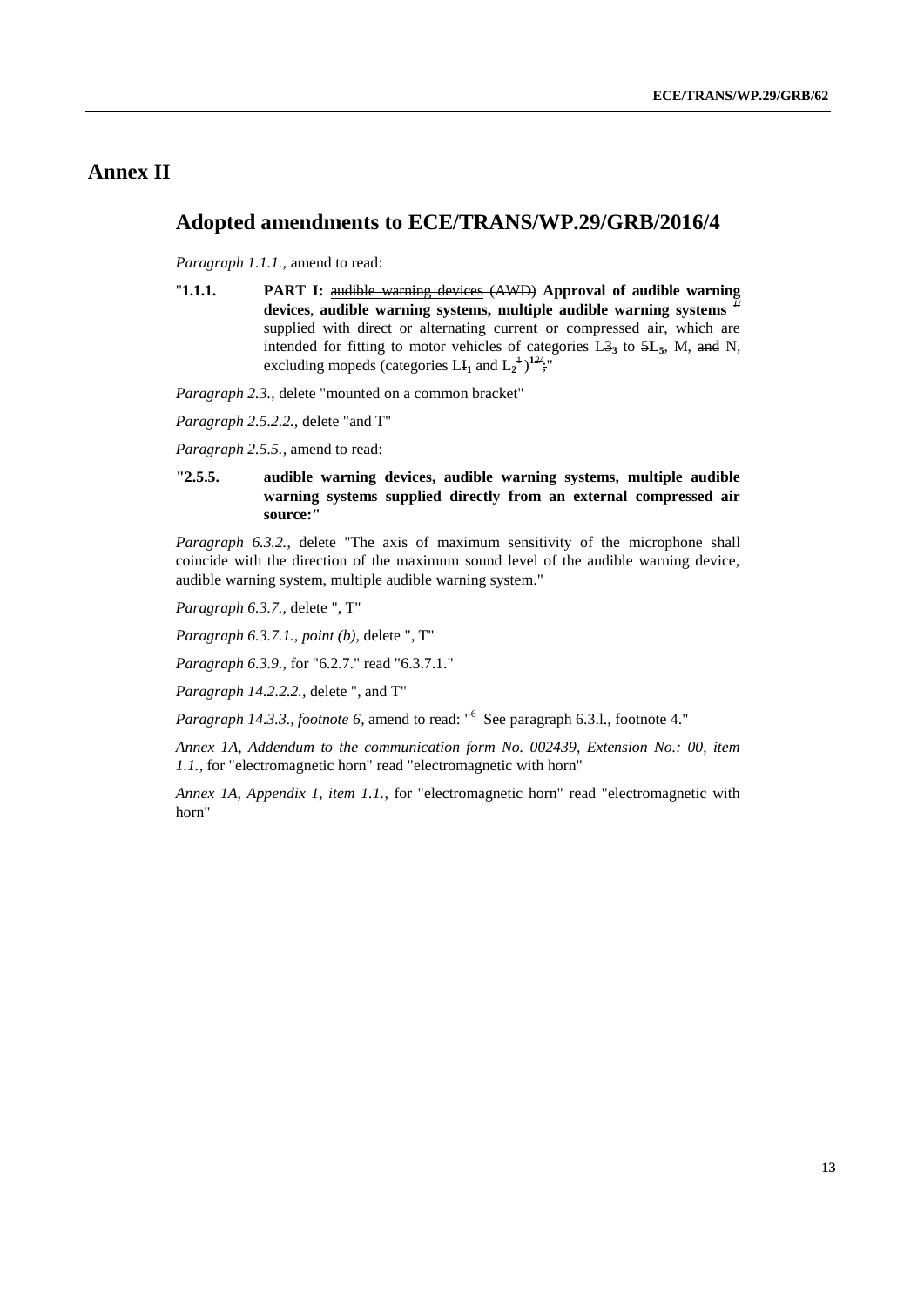#### **Annex III**

## **Terms of Reference of the Informal Working Group on Annex 7 "Additional Sound Emission Provisions (ASEP)" to the 03 series of amendments to Regulation No. 51**

#### **A. Introduction**

1. Within the informal group for the future work of GRB and during the sixty-second, sixty-third and sixty-fourth sessions of GRB, several concerns about ASEP were presented:

- Updating and simplification of the text to improve its clarity in the short term.
- Missing sound limit values for  $N_1$  and off-road vehicles in Annex 7, paragraph 5.3.
- New test methods would be necessary in Regulation No. 51 for serial hybrid vehicles that are excluded from ASEP until 30 June 2019.
- ASEP as part of type approval (not as a manufacturer declaration).
- More general technical review in cooperation with ISO (improvement of methods).
- Proposal to create an IWG for ASEP starting in 2016.

2. This proposal establishes the Terms of Reference of a new IWG ASEP (Regulation No. 51 under the 1958 Agreement).

3. The aim of the group is to propose improvements of this Regulation.

#### **B. Objective of Informal Working Group on Additional Sound Emission Provisions**

- 4. The scope and objective are based on Informal document GRB-64-16.
- 5. The scope shall initially cover  $M_1$  and  $N_1$  categories.
- 6. As a primary objective, IWG ASEP shall:

*In the short term (for the sixty-fifth session of GRB in February 2017)*

- continue the work done by ISO to update and simplify the text to improve its clarity;
- propose missing limits, e.g.  $N_1$  from the 02 series of amendments to Regulation No. 51 in reference sound assessment;
- re-structure the text for better understanding.

*In the mid and long-term*

- review and improve test procedure for automatic transmission in non-locked transmission condition;
- propose a test procedure for hybrid vehicles and new technologies of vehicles;
- propose a simplified test procedure and/or alternative test (such as in-door testing) to save time and to enable direct application of ASEP during type approval.

7. In addition, IWG ASEP might also propose a general principle for revision of ASEP regarding: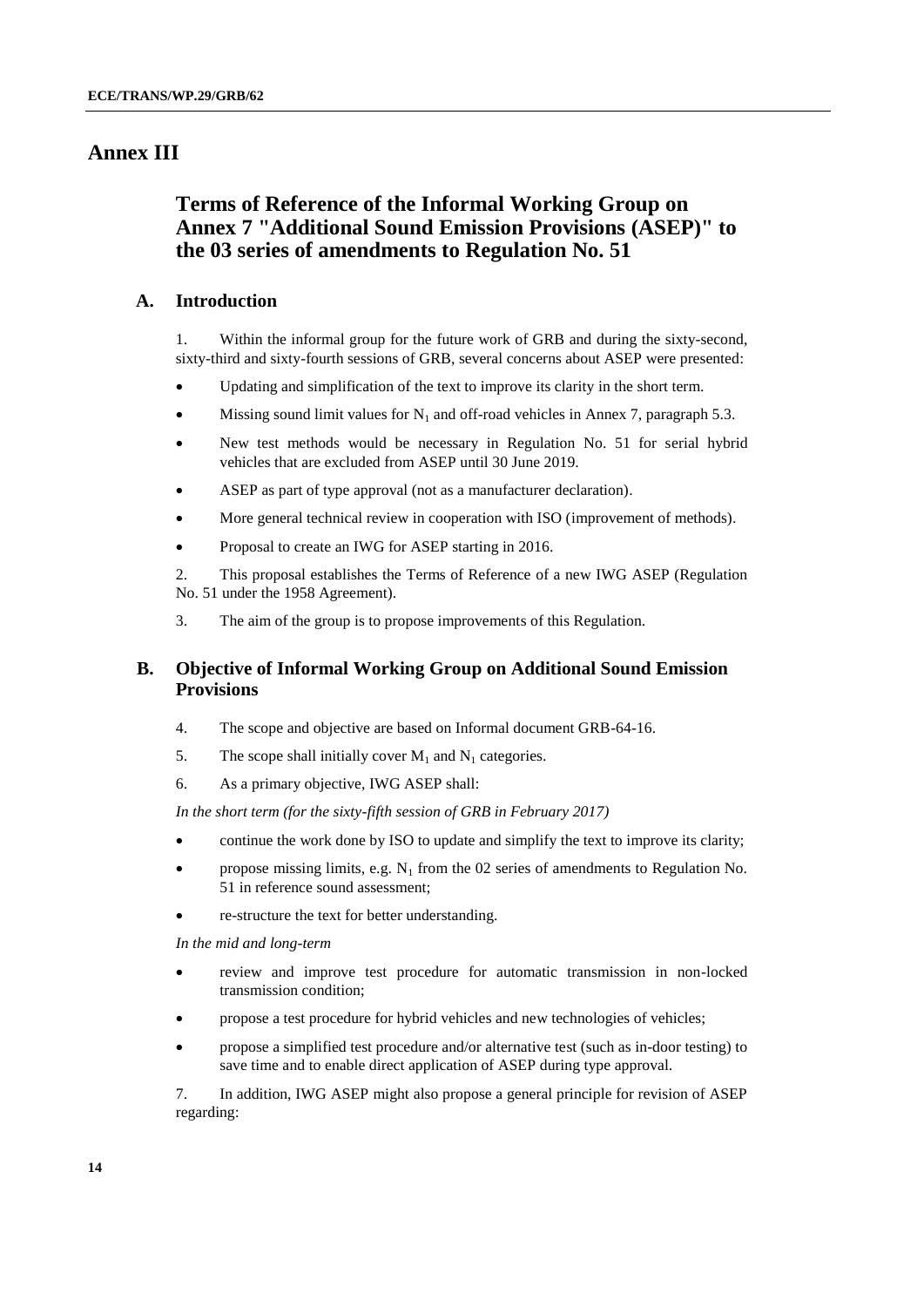- Consideration of scope and target to elaborate on sound behaviours that are subject to criticism;
- Improve the effectiveness of the method regarding off-cycle tests, etc.;
- Field of application;
- Control range (method to be more representative for urban driving behaviour);
- Consider harmonization with ASEP in Regulation No. 41, if possible.
- 8. IWG ASEP shall report to GRB.

#### **C. Rules of Procedure**

9. IWG ASEP shall be open to all participants of GRB. However, it is recommended that a maximum of two technical experts per country and organization participate in IWG.

10. IWG shall be chaired by France/China and co-chaired by Japan. OICA shall act as Secretary.

11. The working language shall be English.

12. All documents and/or proposals shall be submitted to the Secretary of IWG in a suitable electronic format at least one week before a scheduled meeting.

13. An agenda and the latest draft document shall be circulated to all members of IWG in advance of all scheduled meetings.

14. All IWG documentation shall be made available on the dedicated UNECE website.

#### **D. Timeline**

15. The aim of IWG is to present a working document for consideration at the sixty-fifth session of GRB in February 2017 with clarification on ASEP and a detailed elaborated work plan and timeline. IWG will present a progress report, including already achieved further results, by September 2018 and a comprehensive proposal by September 2019.

16. The first IWG meeting is planned to be held on 7 and 8 November 2016 in China.

17. The second IWG meeting is planned to be held on 13 and 14 February 2017 before the sixty-fifth session of GRB.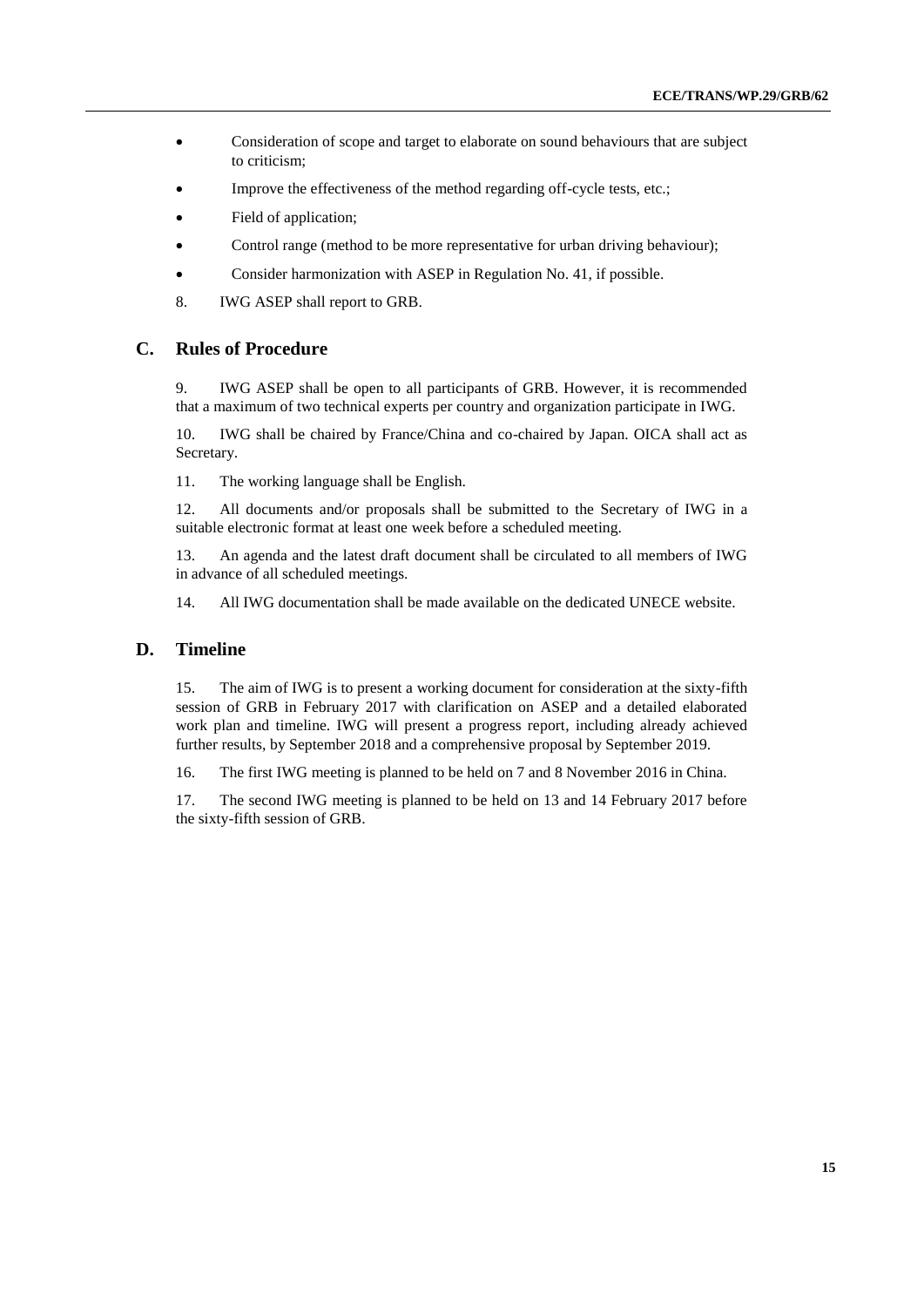## **Annex IV**

#### **Adopted amendments to Regulation No. 138 (Quiet road transport vehicles)**

#### **A. Proposal for Supplement 1 to the 00 series of amendments**

*Paragraph 1.,* amend to read:

"1. Scope

This Regulation applies to electrified vehicles of categories M and N which can travel **be propelled** in the normal mode, in reverse or at least one forward drive gear, without an internal combustion engine operating<sup>1</sup> in respect to their audibility."

#### **B. Proposal for the 01 series of amendments**

*Paragraph 1.,* amend to read:

"1. Scope

This Regulation applies to electrified vehicles of categories M and N which can travel **be propelled** in the normal mode, in reverse or at least one forward drive gear, without an internal combustion engine operating<sup>1</sup> in respect to their audibility."

*Paragraph 2.7.,* amend to read:

"2.7. *"Pause function"* means a mechanism **to enable the driver** to halt temporarily the operation of an AVAS**.**"

*Paragraph 6.2.6.,* amend to read:

"6.2.6. Pause function

**Any pause function as defined in paragraph 2.7. shall be prohibited.** The manufacturer may install a function for temporary deactivation of the AVAS. Any other deactivation function, which does not satisfy the specification below, is prohibited.

- 6.2.6.1. The function shall be located so that it is operable by the driver in a normal seating position.
- 6.2.6.2. In the case when the pause function is activated, the suspension of AVAS has to be clearly indicated to the driver.
- 6.2.6.3. The AVAS shall be reactivated when the vehicle is started upon each vehicle turn-off.
- 6.2.6.4. Owner's manual information

If a pause function is installed, the manufacturer shall provide the owner with information (e.g. in the owner's manual) on its effect:

"The pause function of the Acoustic Vehicle Alerting System (AVAS) shall not be used unless for an obvious lack of necessity to emit sound for alert in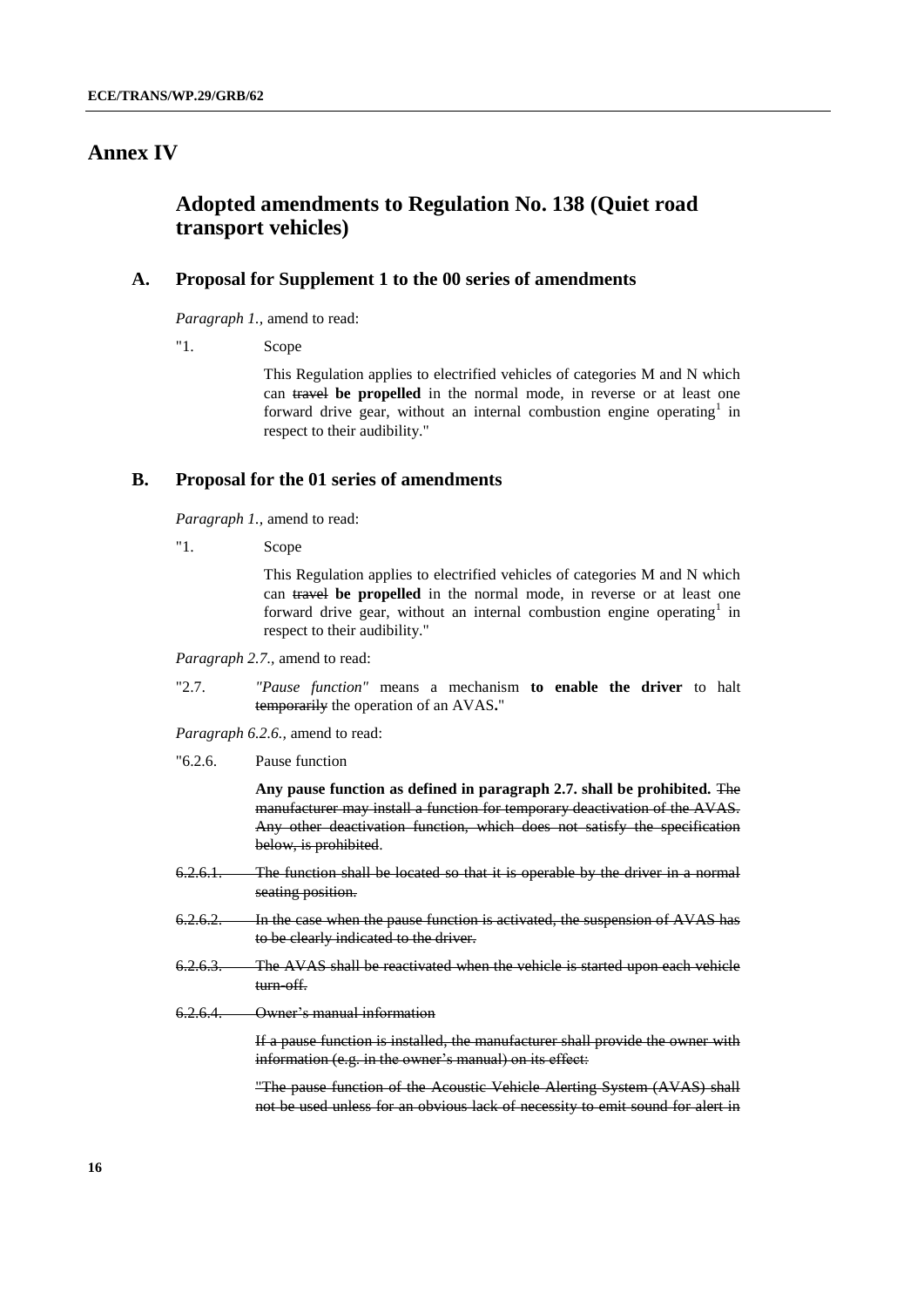the surrounding area and that it is certain that there are no pedestrians within the short distance." "

*Paragraph 11.,* amend to read:

- "11. Transitional provisions
- 11.**1.** Until 30 June 2019 ISO 10844:1994 may be applied as an alternative to ISO 10844:2014 to check compliance of the test track as described in Annex 3, paragraph 2.1.2. of this Regulation.
- **11.2. As from the official date of entry into force of the 01 series of amendments, no Contracting Party applying this Regulation shall refuse to grant or refuse to accept type approvals under this Regulation as amended by the 01 series of amendments.**
- **11.3. As from 1 September 2019, Contracting Parties applying this Regulation shall not be obliged to accept type approvals to this Regulation in its original version, first issued after 1 September 2019.**
- **11.4. Until 1 September 2021, Contracting Parties applying this Regulation shall accept type approvals to this Regulation in its original version, first issued before 1 September 2019.**
- **11.5. As from 1 September 2021, Contracting Parties applying this Regulation shall not be obliged to accept type approvals to this Regulation in its original version.**
- **11.6. Notwithstanding paragraphs 11.3. to 11.5. above, type approvals granted to this Regulation in its original version, which are not affected by the 01 series of amendments, shall remain valid and Contracting Parties applying this Regulation shall accept them.**
- **11.7. Notwithstanding the transitional provisions above, Contracting Parties whose application of this Regulation comes into force after the date of entry into force of the 01 series of amendments are not obliged to accept type approvals which were granted in accordance with this Regulation in its original version and are only obliged to accept type approval granted in accordance with the 01 series of amendments.**
- **11.8. Contracting Parties applying this Regulation shall not refuse to grant type approvals, or extensions thereof, under this Regulation in its original version.**"

*Annex 1,* 

*Addendum to the communication form No.…, Technical Information, paragraph 1.2.,*  amend to read:

- "1.2. Description of AVAS (if applicable): ..........
- 1.2.1. Pause switch (yes/no)
- 1.2.2.**1.2.1.** Sound at Stationary (yes/no)
- 1.2.3.**1.2.2.** No. of driver selectable sounds (1/2/3/…)"